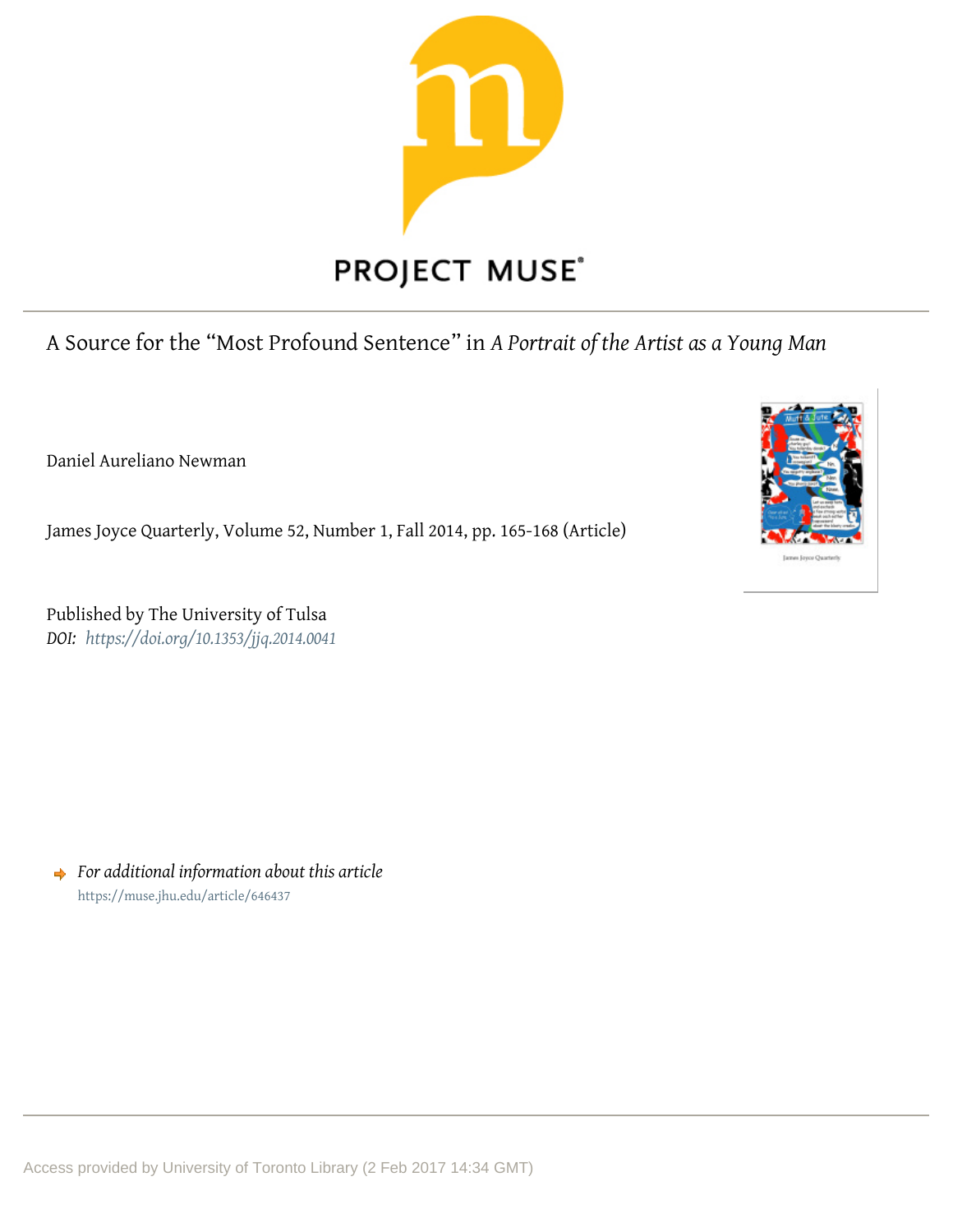## A Source for the "Most Profound Sentence" in *A Portrait of the Artist as a Young Man*

Daniel Aureliano Newman *McGill University*

This note identifies the source of what Temple, in chapter V of *A Portrait of the Artist as a Young Man*, calls "[t]he most profound sentence ever written": "Reproduction is the beginning of death" (*P*  231). Although often quoted, this sentence is rarely glossed, and its biological context has almost entirely escaped notice despite the fact that Temple locates it "at the end of the zoology" and frames it by asking whether Stephen "believe[s] in the law of heredity" (*P* 231, 230). Interpretations tend instead toward the metaphysical. Suzette Henke, detecting an allusion to Georg Wilhelm Friedrich Hegel, cites the line as an illustration of "the Manichean dichotomy between flesh and spirit, body and mind,"<sup>1</sup> while William L. Miller equates "reproduction" with the Christian notion of "sin."2 Less schematically, Trevor L. Williams notes that for Stephen to "reproduce" his father's role as "a servant of the present Ireland . . . would be 'the beginning of death' for the artist. $\frac{1}{3}$  Stephen does indeed strive to sidestep his father's path, but his anxieties about cultural repetition are entirely fused with his fear of biological procreation.

To my knowledge, only Don Gifford and Bradley D. Clissold have looked into the biology of Temple's sentence, though neither has identified its origin.<sup>4</sup> Acknowledging that its "[s]pecific source is unknown," Gifford correctly notes that "the sentiment is not unusual in late nineteenth-century discussions of zoology" (272). He then quotes Richard Hertwig's definition of reproduction as "'the fundamental property of the organic world, essential in repairing losses by death'''  $(272)$ <sup>5</sup>. It is perhaps an unfortunate choice of quotation, for it says that reproduction is the beginning of immortality. This is rather confusing because it is the opposite of what Temple says.

Joyce almost certainly found Temple's sentence in Patrick Geddes and J. Arthur Thomson's 1889 *The Evolution of Sex*. 6 Described in a contemporary review as "a systematic *resumé* of what is known on the subject of sex," this gracefully written and widely read book aimed to inform "the public" of developments in reproductive biology.7 It also proposed what Geddes and Thomson refer to as their "unconventional thesis" that organic life conforms to the tension or "organic see-saw" between "anabolic" processes (growth and life) on one hand and "katabolic" processes (reproduction and death) on the other (234). It is in the final chapter, "at the end of the zoology," that we find the source of Temple's sentence (*P* 231). Having recapitulated their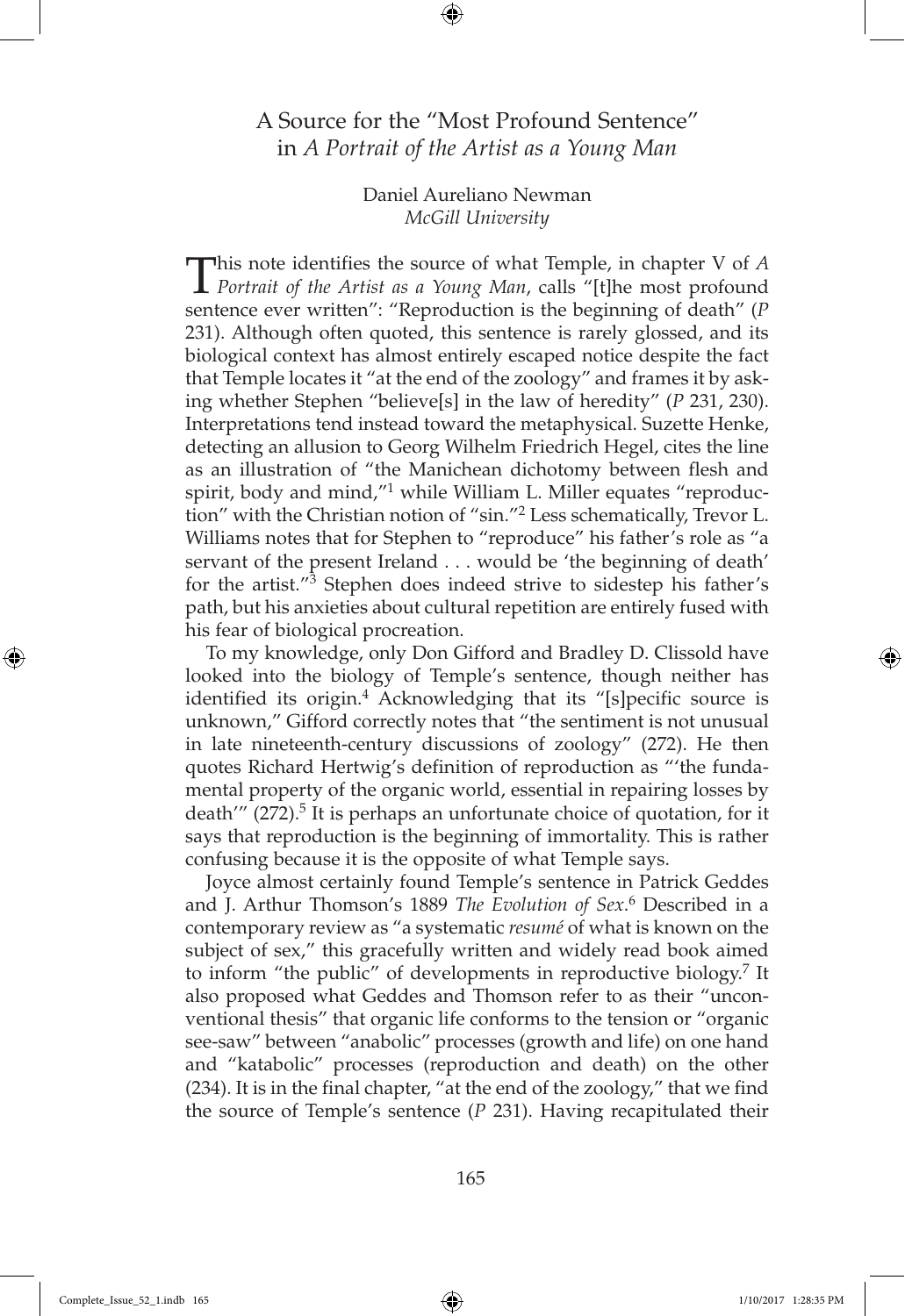## *James Joyce Quarterly* 52.1 2014

primary argument about "the close connection between reproduction and death," Geddes and Thomson conclude "that reproduction is the beginning of death; which is not inconsistent with the apparent paradox, that local death was the beginning of reproduction" (234, 258).

For this aphorism, Geddes and Thomson credit primarily "Goette" (258), the Anglicized name of the zoologist Alexander Wilhelm von Götte (1840–1922); implicit in their phrasing, however, is also the influence of August Weismann (1834–1914), who is acknowledged, sometimes grudgingly, throughout *The Evolution of Sex* (see especially 94-95, 258-62). Götte, in his 1883 *On the Origin of Death*, modernizes the Aristotelian argument that sex literally kills organisms by sapping their vital energies.8 Reproduction is thus, for Götte, the "exclusive explanation of natural death."9 Geddes and Thomson describe the extreme example of a worm whose "young live at the expense of the mother, until she is reduced to a mere husk" (256), an image that may inflect Stephen's attitude toward procreation, especially as it relates to his mother and her decline after bearing "nine or ten" children (*P*  241). At first glance, Götte's theory seems to account for Temple's claim that "reproduction is the beginning of death."

Yet Temple's "law of heredity" is more nuanced and, indeed, more implicated in hereditary processes than Götte's model allows. His views and the context of his "sentence" are better served by Weismann's theory of "programmed death," whose influence is evident in Geddes and Thomson's reference to "local death [as] the beginning of reproduction" (258). Against Götte, Weismann argues in his essay on "Life and Death" that death is not necessarily caused by reproduction, though the two are correlated (107-59). The correlation is not a necessity but a historical contingency that persists because, as Weismann notes, "the duration of life beyond the reproductive period would not be to the advantage of the species" (157). If death follows from reproduction, then, it is only because reproduction makes individual longevity superfluous. This logic is consistent with Weismann's influential "law of heredity," which divides the individual into two parts: the immortal "germ-plasm," now called genes, and the mortal "soma," the rest of the body, the bulk of the organism  $(28)$ . In Geddes and Thomson's paraphrase, "bodies . . . are but appendages to [an] immortal chain of sex-cells" (119). From an evolutionary perspective, the individual is thus merely, in Gillian Beer's words, "a vehicle and a dead end,"10 individual survival serving merely as a transient vessel for the long-term, inter-generational survival of the germ-line. A profound instability emerges, then, between reproductive continuance and the integrity of the individual body: "The germ-cells no longer appear as products of the body . . .; they appear rather as something opposed to the sum-total of body-cells," according to Geddes and Thomson (95). This internal opposition explain how "local" (in effect,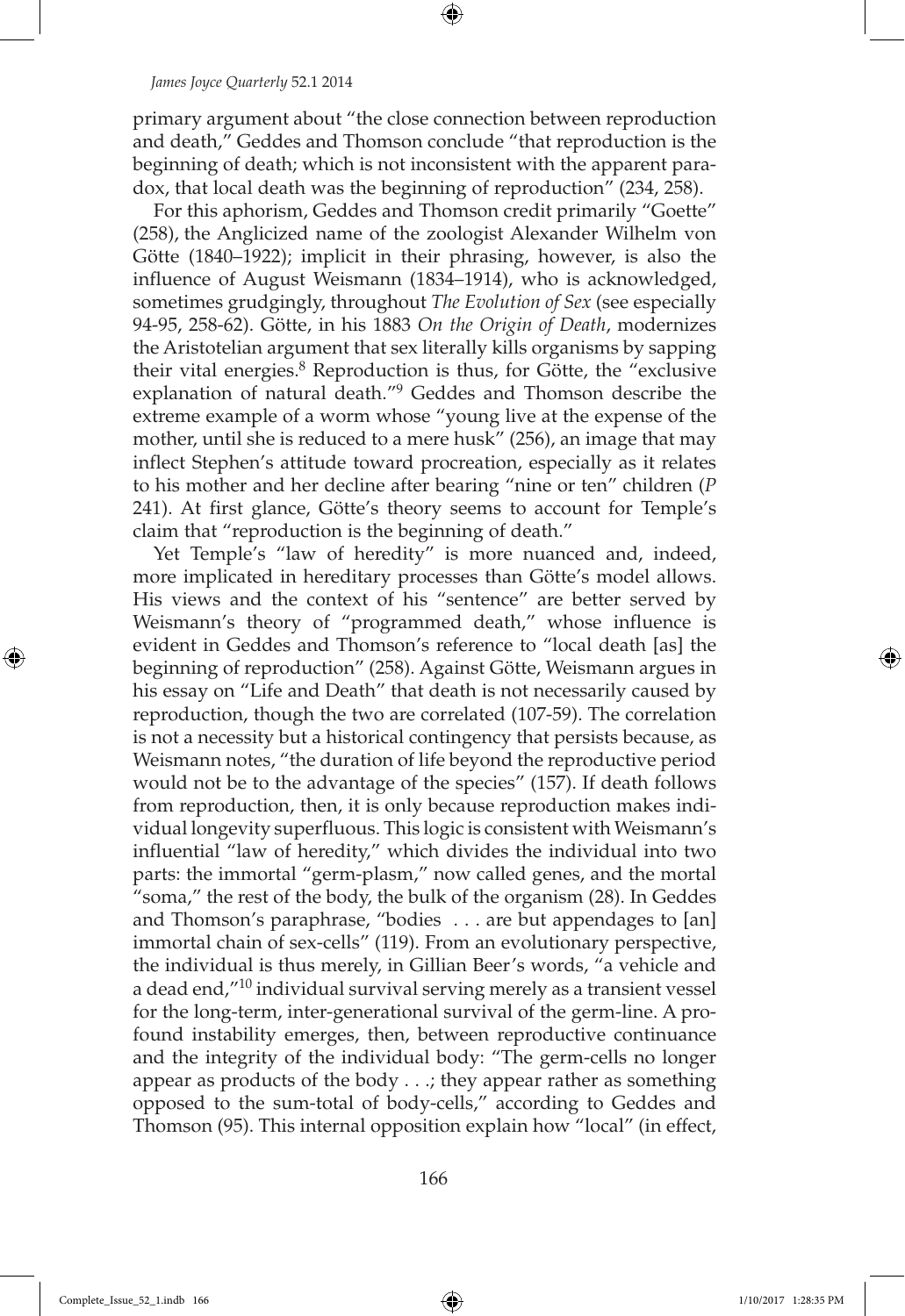somatic) death can be "the beginning of reproduction," which is itself a way to say that "reproduction is the beginning of death."

In his discussion of heredity in *A Portrait*, Clissold suggests that linking Temple's sentence to a specific genetic theory may be impossible or even undesirable. Yet if, as he argues, "the entire novel documents Stephen's struggle to understand if and how the laws of heredity affect his development" (203), then surely our understanding of his development will only benefit from knowing the precise identity of Temple's "law of heredity." If my interpretation of Geddes and Thomson's "local death" is correct, then that law is Weismann's Neo-Darwinian division between body and germ-line, suggesting that, for Stephen, individual development is, in a sense, in competition with the claims of reproduction and genealogical succession. In *Ulysses*, Stephen appears to view reproduction in exactly these terms: "The son unborn mars beauty: born, he brings pain, divides affection, increases care. He is a new male: his growth is his father's decline, his youth his father's envy, his friend his father's enemy" (*U* 9.854–57). These thoughts certainly pertain to Stephen's strained relationship with Simon Dedalus, but it is the possibility of another father-son configuration that, two lines later, gives him what might be called an existential shock: "Am I a father?" he wonders. "If I were?" (*U* 9.860). For the protagonist of a *Bildungsroman*, a son's "growth" can only herald his own "decline." No wonder Stephen responds to Temple's "profound sentence" with silence.

## **NOTES**

1 Suzette Henke, "Stephen Dedalus and Women: A Portrait of the Artist as a Young Misogynist," *Women in Joyce*, ed. Henke and Elaine Unkeless (Urbana: Univ. of Illinois Press, 1982), p. 84.

2 William L. Miller, "The Picture and the Letter: Male and Female Creativity in James Joyce's *Finnegans Wake*" (Ph.D. diss., Australian Defence Force Academy, University of New South Wales, 1996) (accessed 2 February 2014), <http://www.finneganswake.info/WallLetter/FW4\_2HCERevenant.htm>.

3 Trevor L. Williams, *Reading Joyce Politically* (Gainesville: Univ. Press of Florida, 1997), p. 177.

4 See Don Gifford, *Joyce Annotated: Notes for "Dubliners" and "A Portrait of the Artist as a Young Man*," 2nd ed. (Berkeley: Univ. of California Press, 1982), p. 272, and Bradley D. Clissold, "Heredity and Disinheritance in Joyce's *Portrait*," *Troubled Legacies: Narrative and Inheritance*, ed. Allan Hepburn (Toronto: Univ. of Toronto Press, 2007), pp. 191–218. Albert Bermel briefly notes the zoological context but incorrectly places the sentence in "the first line of a book on biology" and credits Cranly instead of Temple—see Bermel, *Contradictory Characters: An Interpretation of the Modern Theatre* (Evanston: Northwestern Univ. Press, 1996), p. 172n. Further references to the Gifford compilation and the Clissold work will be cited parenthetically in the text.

5 Richard Hertwig, *A Manual of Zoology*, ed. and trans. J. S. Kingsley (New